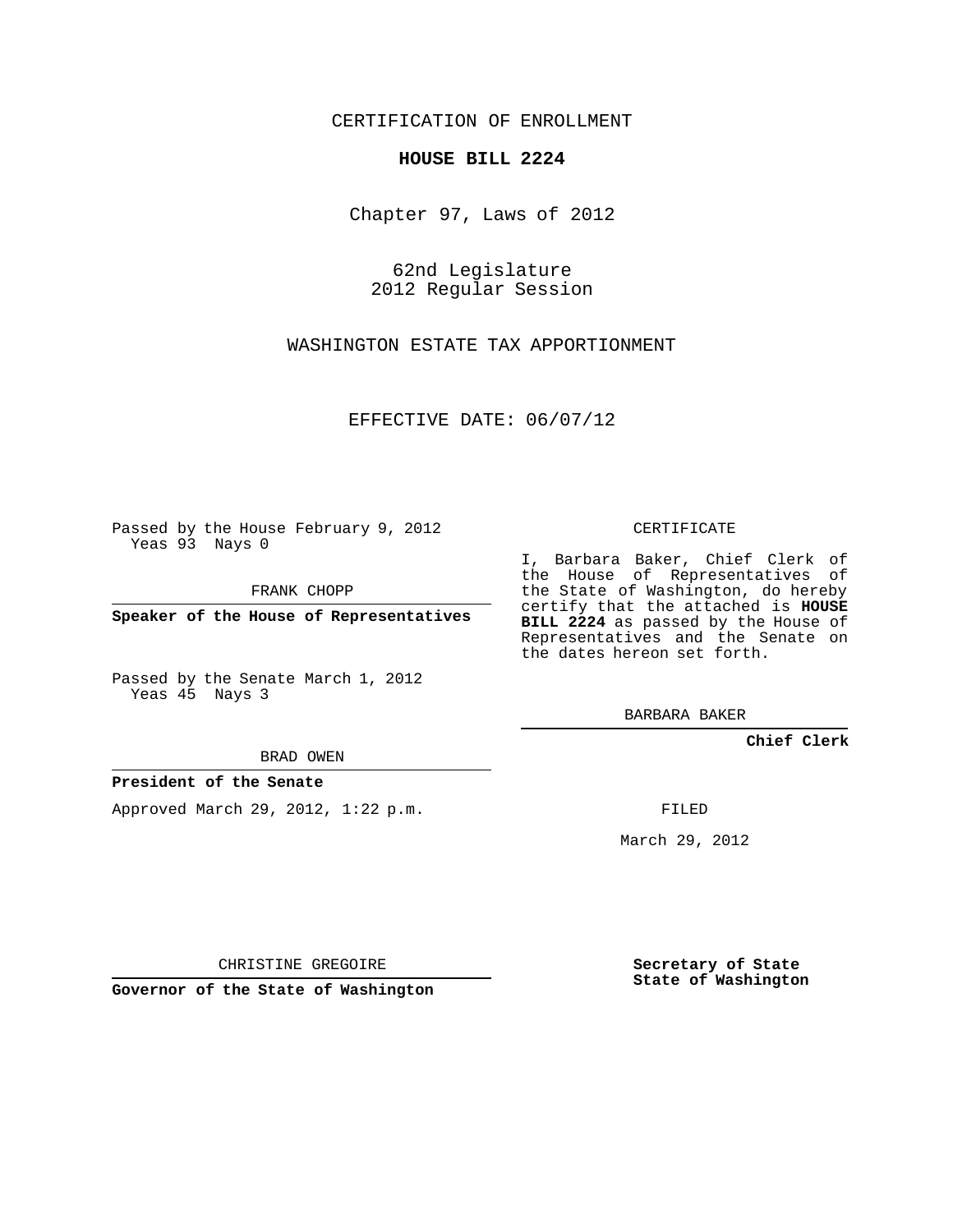## **HOUSE BILL 2224** \_\_\_\_\_\_\_\_\_\_\_\_\_\_\_\_\_\_\_\_\_\_\_\_\_\_\_\_\_\_\_\_\_\_\_\_\_\_\_\_\_\_\_\_\_

\_\_\_\_\_\_\_\_\_\_\_\_\_\_\_\_\_\_\_\_\_\_\_\_\_\_\_\_\_\_\_\_\_\_\_\_\_\_\_\_\_\_\_\_\_

Passed Legislature - 2012 Regular Session

**State of Washington 62nd Legislature 2012 Regular Session**

**By** Representatives Nealey and Pedersen; by request of Washington State Bar Association

Prefiled 01/04/12. Read first time 01/09/12. Referred to Committee on Judiciary.

 AN ACT Relating to Washington estate tax apportionment; and amending RCW 83.110A.020.

BE IT ENACTED BY THE LEGISLATURE OF THE STATE OF WASHINGTON:

 **Sec. 1.** RCW 83.110A.020 and 2005 c 332 s 3 are each amended to read as follows:

 (1) Except as otherwise provided in subsection (3) of this section, the following rules apply:

 (a) To the extent that a provision of a decedent's will provides for the apportionment of an estate tax, the tax must be apportioned accordingly.

 (b) Any portion of an estate tax not apportioned pursuant to (a) of this subsection must be apportioned in accordance with any provision of a revocable trust of which the decedent was the settlor which provides for the apportionment of an estate tax. If conflicting apportionment provisions appear in two or more revocable trust instruments, the provision in the most recently dated instrument prevails. For purposes of this subsection (1)(b):

(i) A trust is revocable if it was revocable immediately after the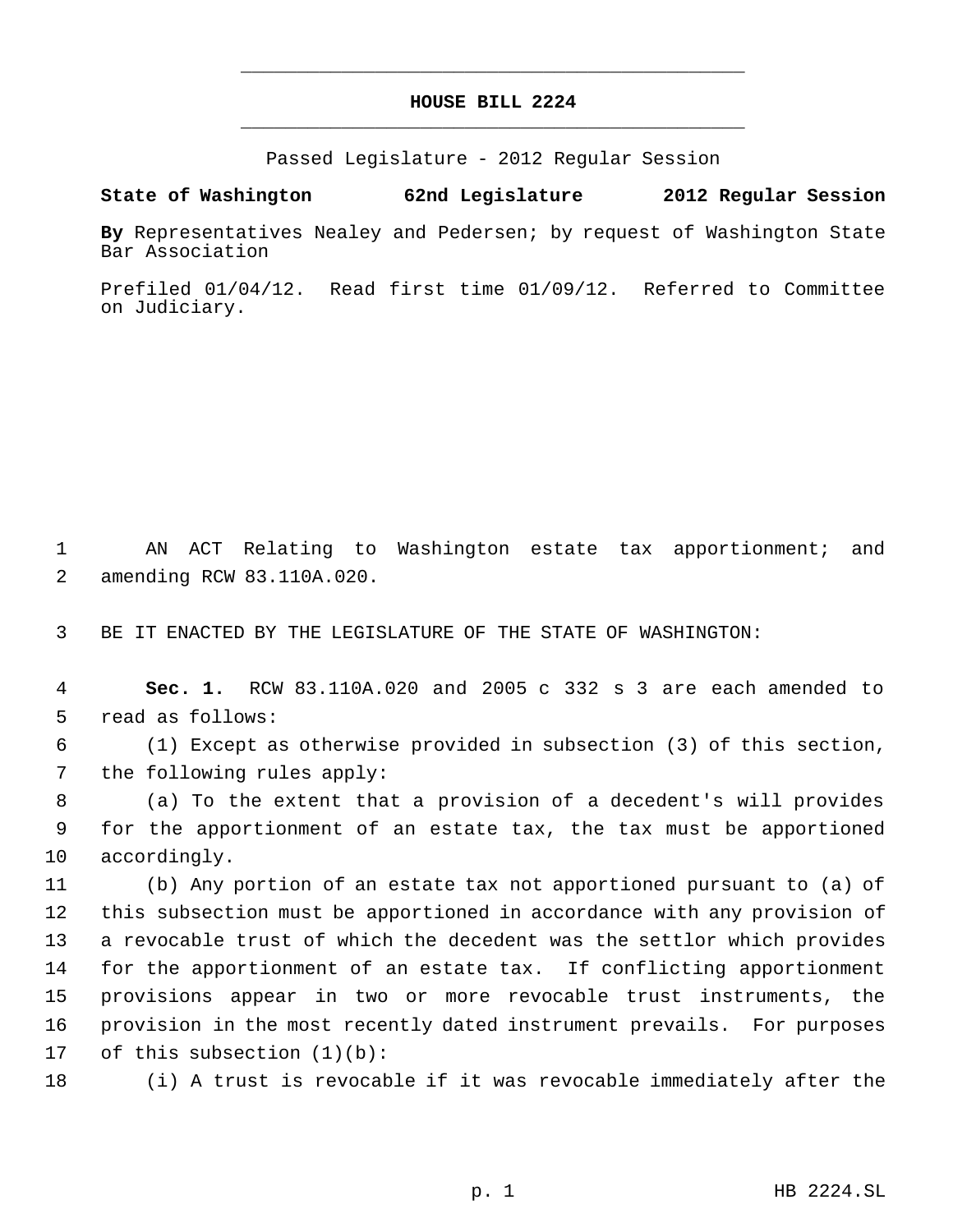trust instrument was executed, even if the trust subsequently becomes irrevocable; and

 (ii) The date of an amendment to a revocable trust instrument is the date of the amended instrument only if the amendment contains an apportionment provision.

 (c) If any portion of an estate tax is not apportioned pursuant to (a) or (b) of this subsection, and a provision in any other dispositive instrument provides that any interest in the property disposed of by the instrument is or is not to be applied to the payment of the estate tax attributable to the interest disposed of by the instrument, the provision controls the apportionment of the tax to that interest.

 (2) Subject to subsection (3) of this section, and unless the decedent provides to the contrary, the following rules apply:

 (a) If an apportionment provision provides that a person receiving an interest in property under an instrument is to be exonerated from the responsibility to pay an estate tax that would otherwise be apportioned to the interest:

 (i) The tax attributable to the exonerated interest must be apportioned among the other persons receiving interests passing under the instrument; or

 (ii) If the values of the other interests are less than the tax attributable to the exonerated interest, the deficiency must be apportioned ratably among the other persons receiving interests in the apportionable estate that are not exonerated from apportionment of the tax.

 (b) If an apportionment provision provides that an estate tax is to be apportioned to an interest in property a portion of which qualifies for a marital or charitable deduction, the estate tax must first be apportioned ratably among the holders of the portion that does not qualify for a marital or charitable deduction and then apportioned ratably among the holders of the deductible portion to the extent that the value of the nondeductible portion is insufficient.

 (c) Except as otherwise provided in (d) of this subsection, if an apportionment provision provides that an estate tax be apportioned to property in which one or more time-limited interests exist, other than interests in specified property under RCW 83.110A.060, the tax must be apportioned to the principal of that property, regardless of the deductibility of some of the interests in that property.

## HB 2224.SL p. 2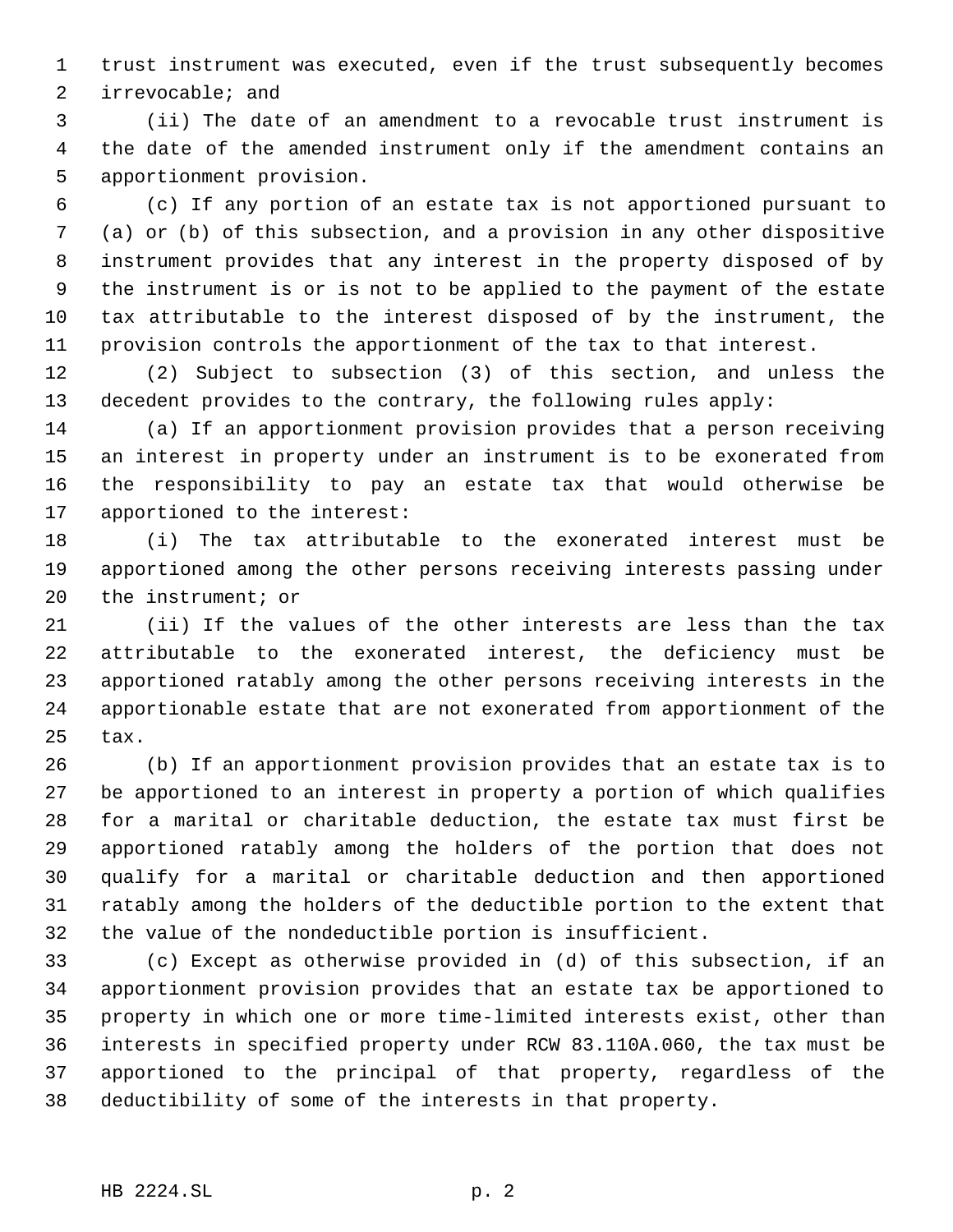(d) If an apportionment provision provides that an estate tax is to be apportioned to the holders of interests in property in which one or more time-limited interests exist and a charity has an interest that otherwise qualifies for an estate tax charitable deduction, the tax must first be apportioned, to the extent feasible, to interests in property that have not been distributed to the persons entitled to receive the interests. No tax shall be paid from a charitable remainder annuity trust or a charitable remainder unitrust described in 9 section 664 of the internal revenue code and created during the decedent's life.

 (e) Persons receiving tangible personal property as defined in RCW 12 11.12.260 by specific gifts pursuant to the provisions of a will or 13 revocable trust or by right of survivorship, are exonerated from 14 apportionment of estate tax up to an aggregate value of property 15 permitted to pass by affidavit for small estates pursuant to RCW  $11.62.010(2)(c)$ .

17 (f) Persons receiving specific pecuniary gifts pursuant to the 18 provisions of a will or revocable trust are exonerated from 19 apportionment of estate tax up to an aggregate amount of money equal to 20 one-half of the value of property permitted to pass by affidavit for 21 small estates pursuant to RCW 11.62.010(2)(c).

 (g) If persons receive an aggregate value of tangible personal property or the amount of money in excess of the ceiling allowed to be 24 exonerated for apportionment for estate taxes for that type of 25 property, the portion of each gift to be exonerated is the maximum amount of money or value of tangible personal property that is allowed 27 to be exonerated multiplied by the proportion of money received by each person over the amount of money received by all persons, or the value of tangible personal property received by each person over the value of all tangible personal property received by all persons.

 (3) A provision that apportions an estate tax is ineffective to the extent that it increases the tax apportioned to a person having an interest in the gross estate over which the decedent had no power to transfer immediately before the decedent executed the instrument in which the apportionment direction was made. For purposes of this section, a testamentary power of appointment is a power to transfer the